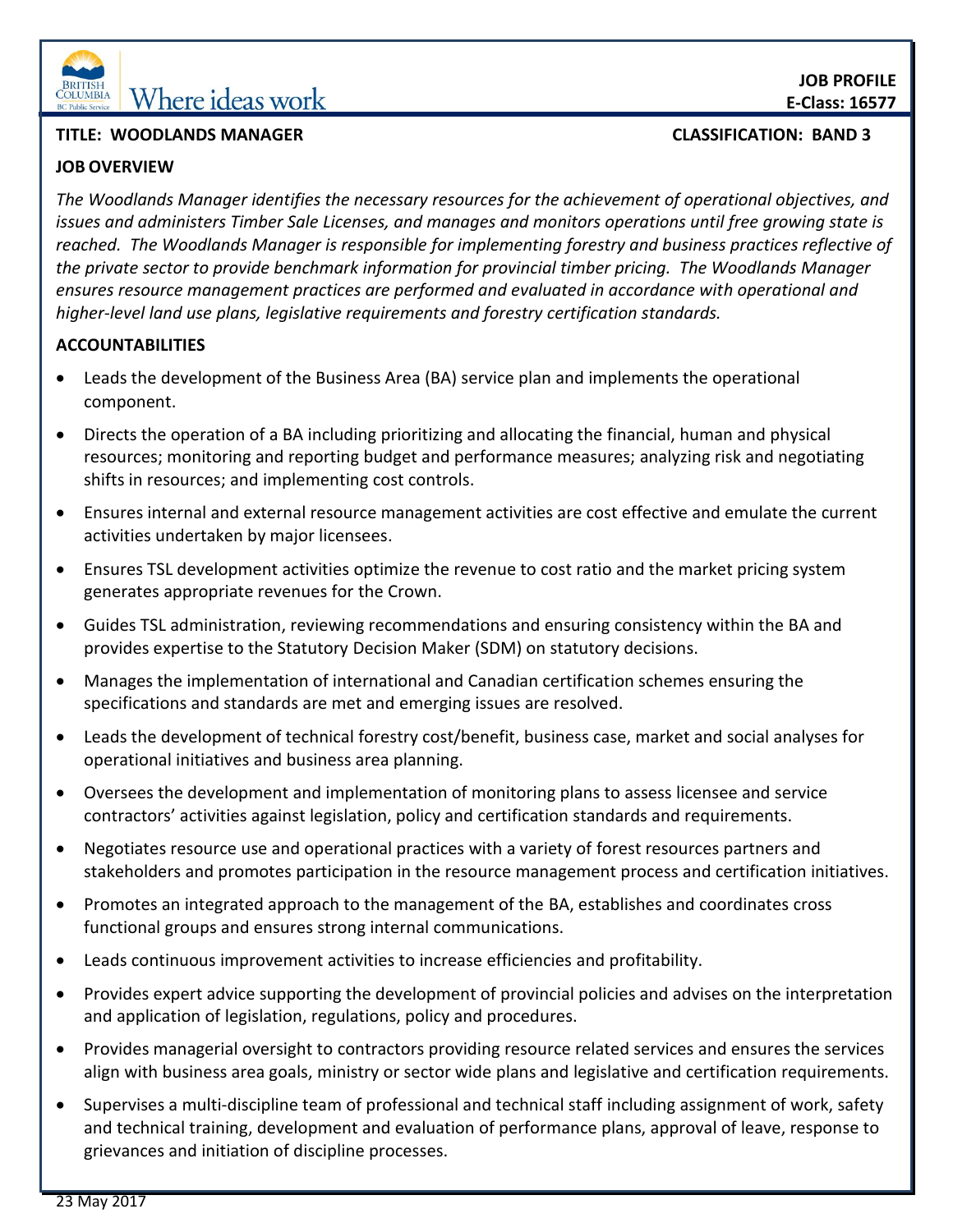## **JOB REQUIREMENTS**

- University degree or diploma in a field related to forestry or resource management and five years (gained within the last seven years) of program and related forestry experience.
- Experience developing, managing and delivering resource management programs.
- Experience in program administration including allocating resources, leading and coaching diverse teams, supervising staff, and strategic business planning, procurement and financial management.

#### **PROVISOS**

- Must be willing and able to withstand the rigors of fieldwork.
- Must be willing to work in adverse weather conditions.
- Must be willing and able to travel to meet job requirements.
- Must be willing and able to travel in fixed and or rotary winged aircraft and or watercraft.

## **PREFERENCE STATEMENTS**

- Experience in a management capacity including business and organizational planning.
- Experience dealing with provincially significant issues and with developing policy, procedures and corporate practices.

#### **KNOWLEDGE, SKILLS AND ABILITIES**

- Basic knowledge of the structures and mandates of the Ministry of Forests, Lands and Natural Resource Operations, and BC Timber Sales
- Knowledge of the forest industry, such as market conditions, trade agreements, export log markets, and lumber manufacturing.
- Knowledge of the forest resource management, specifically, operational planning, silviculture, timber harvesting, tenures, engineering and timber pricing.
- Knowledge of the regulatory framework including the Forest Act, the Forest Range Practices Act, and other related legislation.
- Knowledge of business planning, budgeting and performance monitoring.
- Knowledge of contract administration, monitoring and quality control concepts and activities.
- Knowledge of external stakeholders and consultation processes and responsibilities.
- Ability to build and maintain cooperative and productive relationships and effectively liaise with internal and external stakeholders.
- Ability to oversee, manage and coordinate several complex concurrent initiatives.
- Ability to articulate goals, gain commitment, secure resources and accomplish goals.
- Ability to communicate clearly and effectively both verbally, in writing (respond to public inquiries, drafting professional reports and briefing materials), and or as a public presentation.
- Ability to use computer applications (such as spreadsheets, databases, electronic mail, and word processing) to enter and retrieve data and create and edit a variety of effective correspondence and reports.